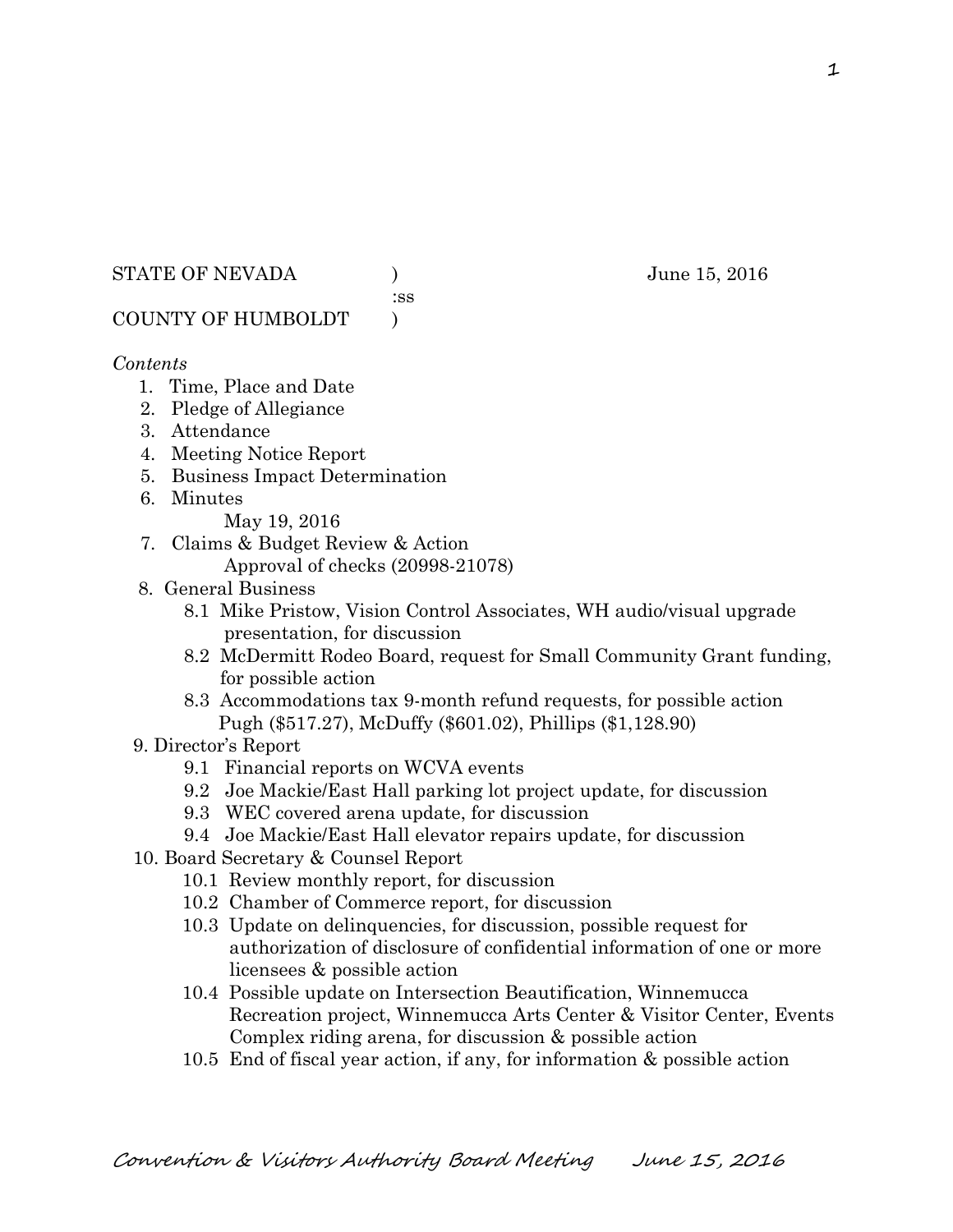#### 11. Board Administrator

- 11.1 May Financial reports
- 11.2 Budget Augmentations and Transfers to FY 2016 WCVA Budget, for possible action
- 11.3 Debt Report to County Debt Management Commission, for possible action
- 11.4 Room tax audit report
- 12. Other Reports
- 13. Next Meeting Date
- 14. Adjournment

#### **MINUTES, JUNE 15, 2016**

**1. Time, Place and Date.** The Winnemucca Convention and Visitors Authority met in regular session in full conformity with the law at the Winnemucca Convention Center, West Hall, Winnemucca, Nevada at 4:00 pm on Wednesday, June 15, 2016 with Chairman Terry Boyle presiding.

#### **2. Pledge of Allegiance.**

|                 | <b>3. Attendance.</b> Convention and Visitors Authority Board Officials Present: |
|-----------------|----------------------------------------------------------------------------------|
| Terry Boyle     | Chairman and Motel Representative                                                |
| Herb Ross       | Vice Chairman and Hotel Representative                                           |
| Jim Billingsley | Treasurer and City Representative                                                |
| Ron Cerri       | County Representative                                                            |
| John Arant      | Business Representative                                                          |
| Bill Macdonald  | Secretary and Counsel                                                            |
| Kendall Swensen | <b>Board Administrator</b>                                                       |
|                 |                                                                                  |

*Convention and Visitors Authority Board Officials Absent:*  None

*Staff Members Present:*  Kim Petersen Director Shelly Noble Administrative Clerk

*Staff Members Absent:*  None

*Others Present:* 

 Cory Case Winnemucca Goldrush Softball Joyce Sheen The Humboldt Sun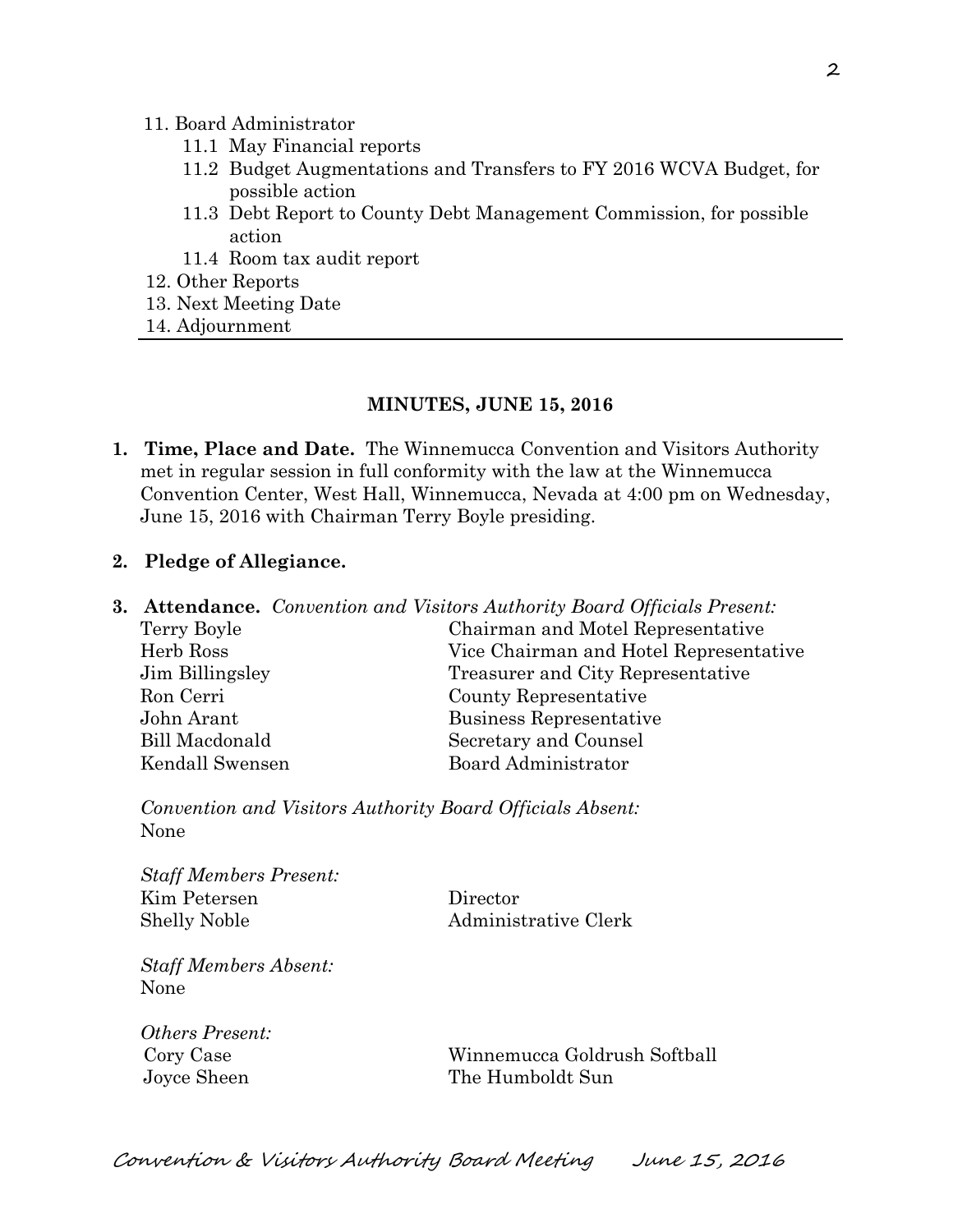### **4. Meeting Notice Report.**

Chairman Boyle reported that notice, including meeting agenda, was posted by Shelly Noble by 9:00 am Friday, June 10, 2016 at Humboldt County Library, Court House, Post Office, City Hall and Convention Center West Hall. No persons have requested mailed notice during the past six months.

**5. Business Impact Determination.** After review of the June 15, 2016 agenda, and report by Counsel that he saw nothing in the Agenda requiring a business economic impact study or statement, *Ron Cerri made a motion that no proposed agenda item is likely to impose a direct and significant economic burden on a business or directly restrict formation, operation, or expansion of a business. The motion carried, 5-0.* 

### **6. Minutes.**

Prior meeting minutes of May 19, 2016. *Jim Billingsley made a motion to accept the minutes of the April 20, 2016 meeting. Motion carried, 5-0.* 

**7. Claims.** The following claims were submitted for payment and approved on June 15, 2016:

| <b>BANK ACCOUNT</b> | <b>CHECK NUMBERS</b> | AMOUNT       |
|---------------------|----------------------|--------------|
| Nevada State Bank   | 20998-21078          | \$235,347.37 |

*Jim Billingsley made a motion to approve all claims as submitted. The motion carried, 5-0.* 

### **8. General Business.**

### **9.1 Mike Pristow, Vision Control Associates, WH audio/visual upgrade presentation, for discussion**

Mike gave a brief overview of the system that has been installed in the West Hall by Vision Control Associates. There are fifty new speakers in the ceiling, as well as high-end powerpoint projectors, all new electric screens and input and auxiliary jacks in each room. This system will allow our events to use any input and/or auxiliary jacks and can control which screens their information will be seen on and in which rooms the audio can be heard. These controls can be set in each room or in the office. We also have a large portable screen that can be utilized at either end of the hall since there are also input plates at those locations. Mike changed around displays on the screens and played music over the speakers to demonstrate the high quality of these components. There will be a learning curve as staff gets familiar with the new system but it should be a great addition to the services we offer our customers and was planned to last for many years. As a note: Bill mentioned that during the Basque Festival last weekend it was very nice to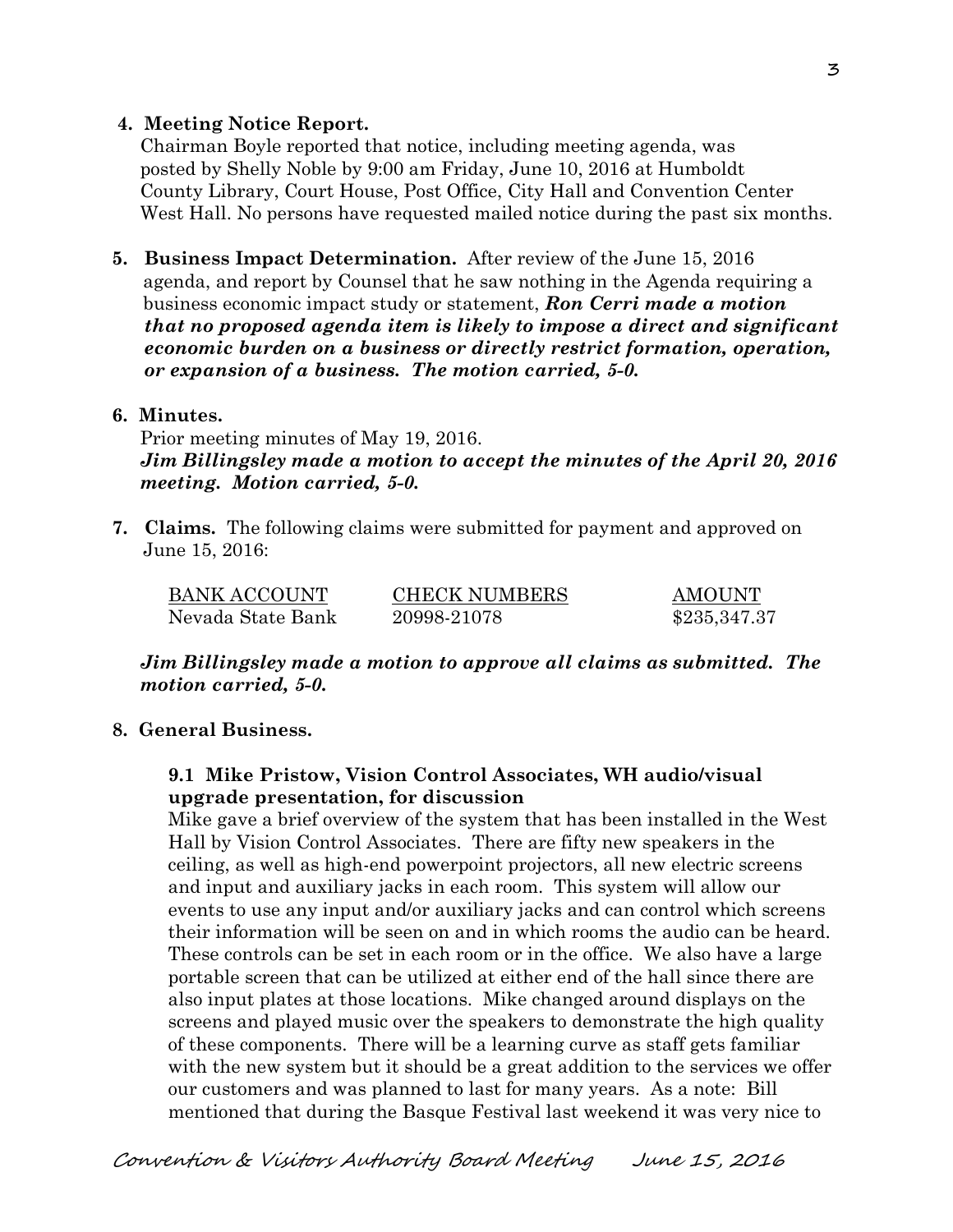have the activities that were happening on the Nixon Lawn being played on the screens inside the West Hall. The crowd outside was quite large and coming inside to sit at the tables was a nice option. This was made possible by these upgrades and coordination with Jim Billingsley. There was no audio this year but Kim is hoping that can be added.

# **9.2 McDermitt Rodeo Board, request for Small Community Grant funding, for possible action**

The McDermitt Rodeo Board is requesting \$5,000 from the McDermitt Community Board's annual Small Community Grant. These funds will be used to replace fencing and the loading chute at the rodeo grounds (Bill noted that the McDermitt Rodeo Grounds are in Oregon). Included in their request were the minutes from the McDermitt Community Board's April 11, 2016 meeting where they approved this request from the McDermitt Rodeo Board. *Jim Billingsley made a motion approving the Small Community Grant funding request from the McDermitt Rodeo Board for \$5,000. These funds will be used to replace fencing and the loading chute at the McDermitt Rodeo Grounds. Motion carried, 5-0.* 

**9.3 Accommodations tax 9-month refund requests, for possible action, Pugh (\$517.27), McDuffy (\$601.02), Phillips (\$1,128.90)** 

*Ron Cerri made a motion to approve the accommodation tax 9-month refunds for John Pugh (\$517.27), Lola McDuffy (\$601.02), Gary Phillips (\$1,128.90). Motion carried, 5-0.*

# **9. Director's Report.**

# **9.1 Financial reports on WCVA events**

The bank reconciliations for the Ranch Hand Rodeo and Tri-County Fair were included in the board packets for review.

# **9.2 Joe Mackie/East Hall parking lot project update, for discussion**

This project is almost completed. The drains are in and the contractor is attempting to seal the cracks. He is having trouble with the consistency of the sealing material and is trying different methods, but is confident he'll have all the cracks sealed very soon. The broken sidewalks and driveways have been taken out and replaced. We will soon have new parking bumpers and striping. When this is completed, Kim will work to have the fencing replaced.

# **9.3 WEC covered arena update, for discussion**

Kim doesn't have any additional information on this project. He is waiting for a report from the insurance company. Kim still feels strongly that the cost to make repairs to the arena will be exorbitant. He is hoping for an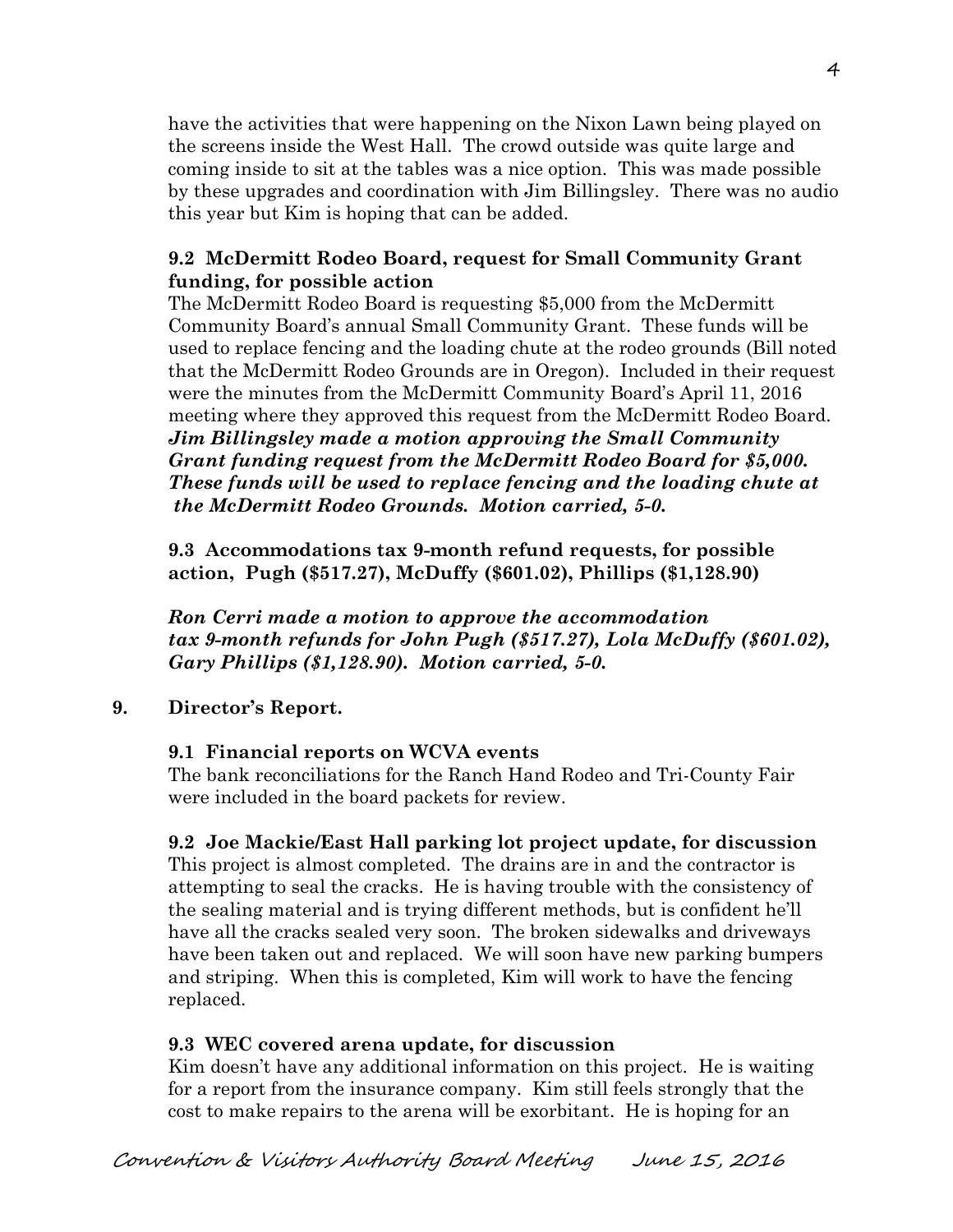insurance settlement that will be used for demolition of the existing structure.

**9.4 Joe Mackie/East Hall elevator repairs update, for discussion**  Repairs were completed to the elevator and when it was re-inspected there were other issues discovered and taken care of. We are now waiting for the elevator to be inspected once again before it can be used.

# **10. Secretary and Counsel, Monthly report.**

#### **10.1 Review monthly report, for discussion**  Bill reviewed his report.

**10.2 Chamber of Commerce report, for discussion**  This was included in Bill's report.

**10.3 Update on delinquencies, possible request for authorization of disclosure of confidential information of one or more licensees & possible action** 

No report.

**10.4 Possible update on Intersection Beautification, Winnemucca Recreation project, Winnemucca Arts Center & Visitor Center, Events Complex riding arena, for discussion & possible action**  No report.

# **10.5 End of fiscal year action, if any, for information & possible action**

By statute, we are required to publish an annual fiscal report before July 1<sup>st</sup> of each year. Bill has prepared this report and will double check the figures with Kendall before it is published in The Humboldt Sun by the deadline.

# **11. Board Administrator.**

# **11.1 May Financial Reports, for discussion**

At this time, cash flow is fairly even with last year's amounts.

# **11.2 Budget Augmentations and Transfers to FY 2016 WCVA Budget, for possible action**

Kendall has prepared this report, which is due to the state by June 30, and presented it to the board. It shows room taxes and corresponding expenses offsetting the augmented amount of \$100,000. Transfers from our Contingency and Cultural/Recreation Projects to Contract Services, Contributions to Other Governments and Capital Outlay were made in the amount of \$220,000. *Ron Cerri made a motion to accept the resolution*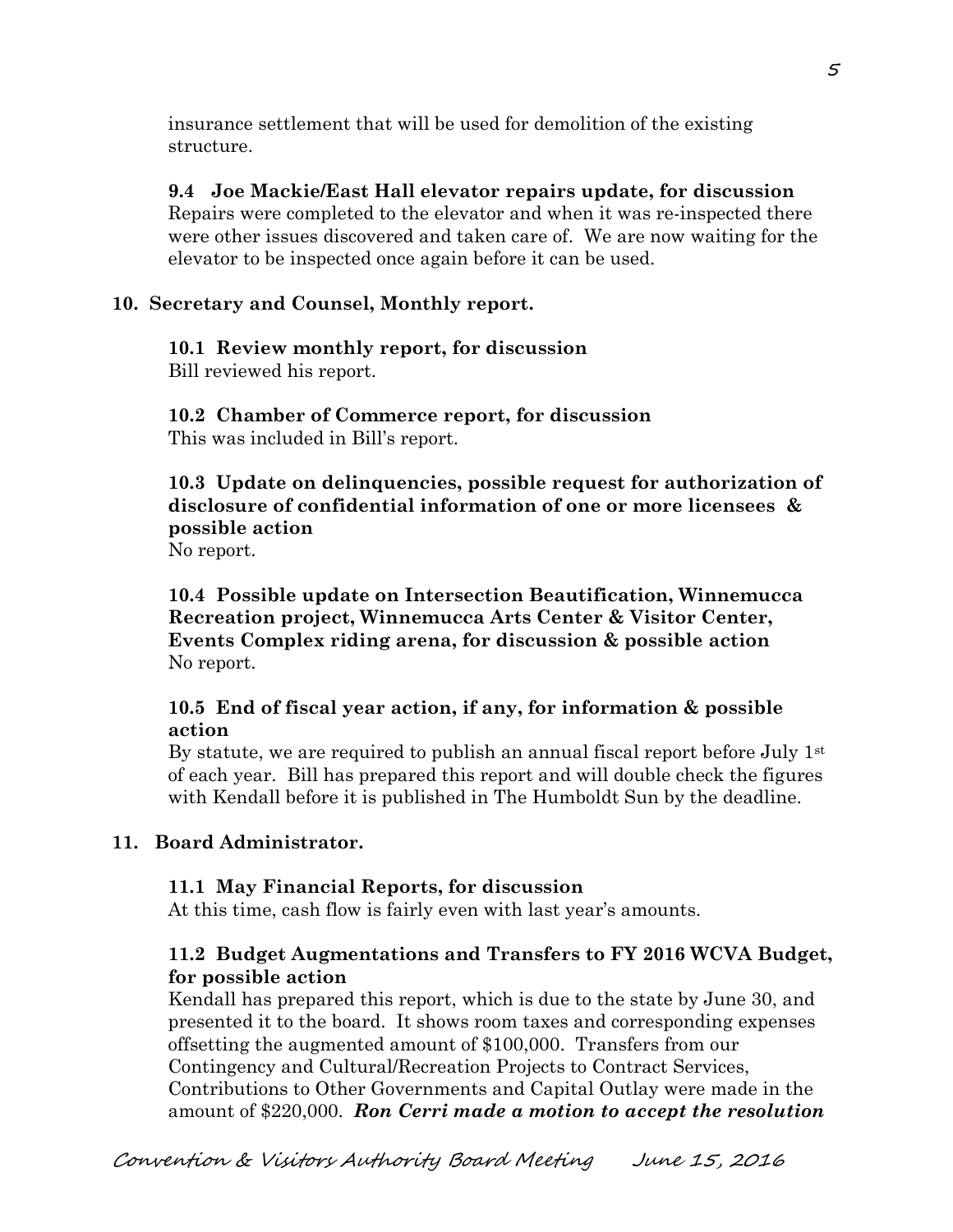*presented by Kendall Swensen outlining the Budget Augmentations and Transfers to FY 2016 WCVA Budget. Motion carried, 5-0.* 

# **11.3 Debt Report to County Debt Management Commission, for possible action**

This report is due to the Debt Commission by August 1. Since we have no debt, it is quite simple. *Ron Cerri made a motion accepting the Debt Report, as presented by Kendall Swensen, that will be presented to the County Debt Management Commission by the August 1, 2016 deadline. Motion carried, 5-0.* 

# **11.4 Room tax audit report**

Kim has a list of properties for audit that he has presented to Kendall. Kendall has made contact with all the properties, except one, and has scheduled these audits. He will report back next month.

# **12. Other Business.**

# **12.1 Winnemucca Goldrush Softball Tournament**

Cory Case is here representing the Winnemucca Goldrush Softball organization. This year they are hosting the state softball tournament for the league they belong to. The tournament will be July 15-17 (previously 44- Hour Tournament weekend) at the Sports Complex. Up to 28 teams in the age groups 8U (age 8 and under) to 16U (age 16 and under) are expected to participate. They had planned to request funding from the WCVA to help offset the additional expenses that will be incurred due to this being the state tournament, but they did not get their request submitted in time to be included on this month's agenda. Cory wanted to talk with the board to see if they would be receptive to a funding request at next month's meeting even though it will be after the event. The board was enthusiastic about this tournament and number of teams and their families that are expected to visit for the weekend and would be open to helping out with some funding if the completed request form and back up materials are received in time to be placed on the July agenda. Cory shared that the annual tournament they host each year is one of the most popular of all the tournaments they participate in since the teams like coming to Winnemucca and enjoy the hospitality they receive. Board members discussed the possibility of providing something extra to all participants to make their visit here stand out from other state tournaments and encourage future tournaments to be held here. They encouraged Cory to get the paperwork completed and turned in and make his request at the next meeting.

# **12.2 Basque Festival – West Hall restrooms**

Herb reported that he had complaints regarding the condition of the restrooms in the West Hall during the Basque Festival. Kim noted that we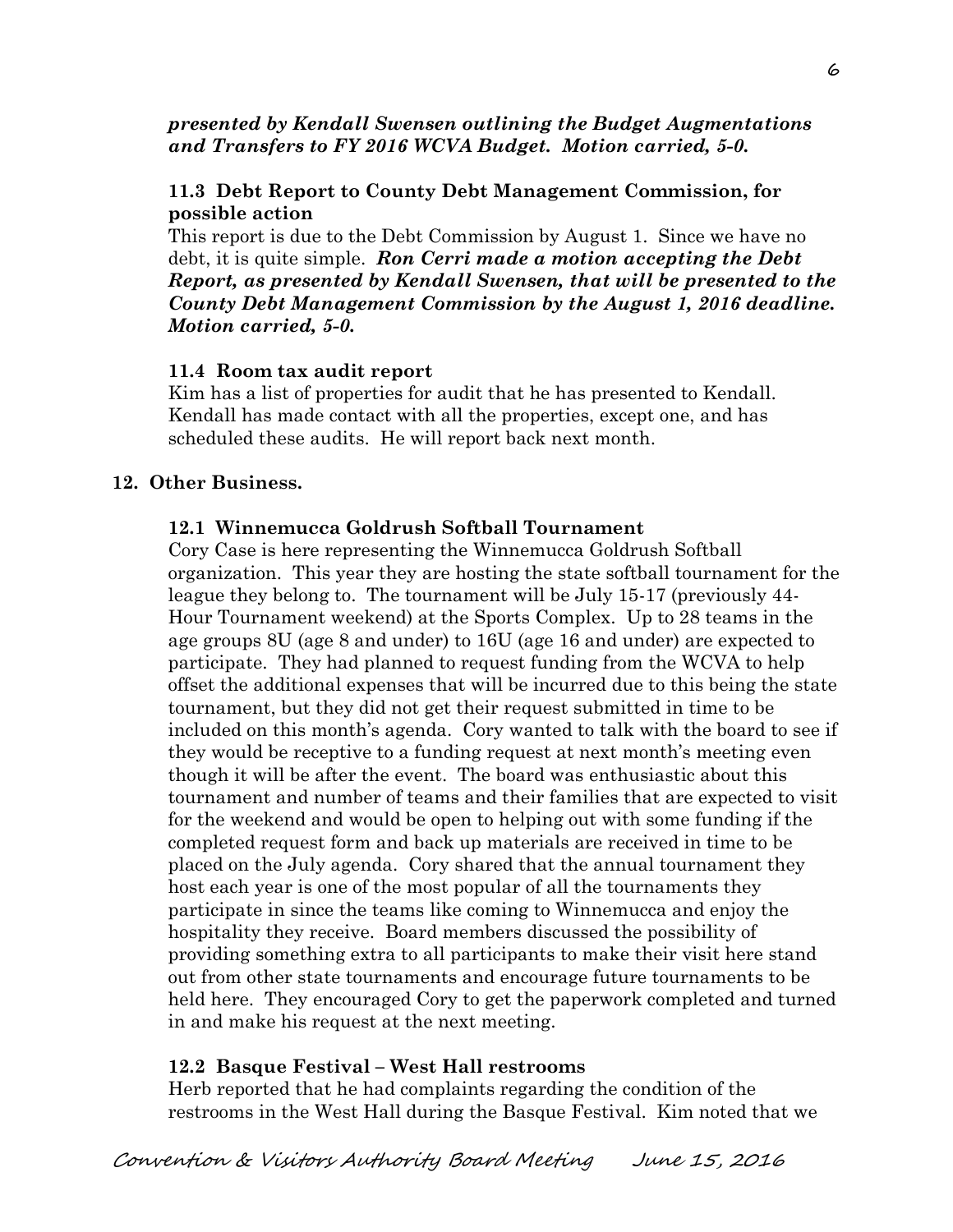had staff on duty throughout the weekend that were directed to keep an eye on the restrooms and keep them clean and well stocked. Still, with the number of people that were enjoying the festival it may be hard to keep up with the cleaning and we may consider bringing the restroom trailers to the Convention Center for this event, if they are available.

### **12.3 Efforts to keep travelers in town additional nights**

John asked this board if they could give him any insight on who to contact or if this board is aware of any groups in town working to invigorate downtown and attract activities throughout the year that would keep those travelers without a set schedule here another night or two. The board discussed efforts in the past, like the painting of the downtown businesses, but noted that with all the individual property owners involved it can be a challenge to get something going on a consistent basis. Activities at the sand dunes was mentioned as another activity that could attract visitors to stay longer. Again, you are dealing with property owners that are not always open to having their land used for recreational purposes. Board members are looking forward to working with the museum on the app that they are funding and is being developed for area attractions, since travelers are using their phones more and more as they make their travel decisions.

### **12.4 Tri-County Fair update**

Herb asked about the activities and attractions at this year's fair. Kim reported that we would, once again, have the Truck & Trailer Pulls, Pig Wrestling, Carnival and Rodeo. He is looking into a smaller, less expensive concert option and will report back to this board if that looks like it will work out.

### **13. Regular Business. Next Meeting. The Board confirmed the next regular meeting date of Wednesday, July 20, 2016, 4:00 pm.**

### **14. Adjourn.** *John Arant made a motion to adjourn this meeting. Motion carried, 5-0.*

The meeting was adjourned at 5:25 pm to the next regular meeting, or to the earlier call of the Chairman or to the call of any three (3) members of the Board on three (3) working days notice.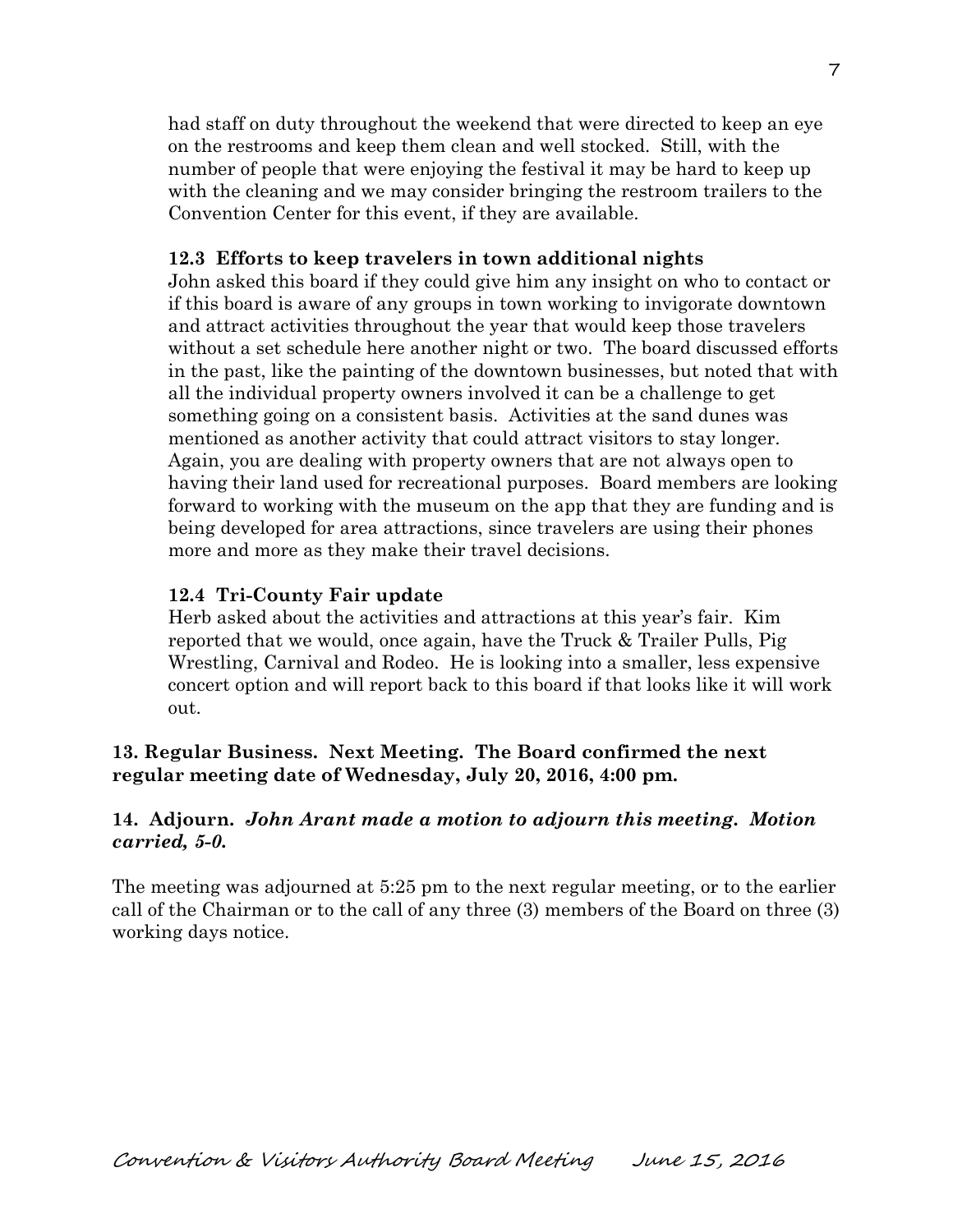Respectfully submitted,

Shelly Noble

APPROVED ON \_\_\_\_\_\_\_\_\_\_\_\_\_\_\_\_\_\_\_\_\_\_\_\_\_\_\_\_, 2016

As written\_\_\_\_\_\_\_\_\_\_\_\_\_\_\_

As corrected \_\_\_\_\_\_\_\_\_\_\_\_\_

Winnemucca Convention & Visitors Authority Board

 $\_$  ,  $\_$  ,  $\_$  ,  $\_$  ,  $\_$  ,  $\_$  ,  $\_$  ,  $\_$  ,  $\_$  ,  $\_$  ,  $\_$  ,  $\_$  ,  $\_$  ,  $\_$  ,  $\_$  ,  $\_$  ,  $\_$  ,  $\_$  ,  $\_$  ,  $\_$  ,  $\_$  ,  $\_$  ,  $\_$  ,  $\_$  ,  $\_$  ,  $\_$  ,  $\_$  ,  $\_$  ,  $\_$  ,  $\_$  ,  $\_$  ,  $\_$  ,  $\_$  ,  $\_$  ,  $\_$  ,  $\_$  ,  $\_$  , TERRY BOYLE HERB ROSS Chairman and Vice Chairman and Motel Representative Hotel Representative

\_\_\_\_\_\_\_\_\_\_\_ \_ \_\_\_\_\_\_\_\_\_\_\_\_\_\_\_ \_\_\_\_\_\_\_\_\_\_\_ \_\_\_\_\_\_\_\_\_\_\_\_\_\_\_\_\_\_ JIM BILLINGSLEY RON CERRI Treasurer and City Representative County Representative

\_\_\_\_\_\_\_\_\_\_\_\_\_\_\_\_\_\_\_\_\_\_\_\_\_\_\_\_\_\_\_\_\_\_

JOHN ARANT Business Representative Attest: